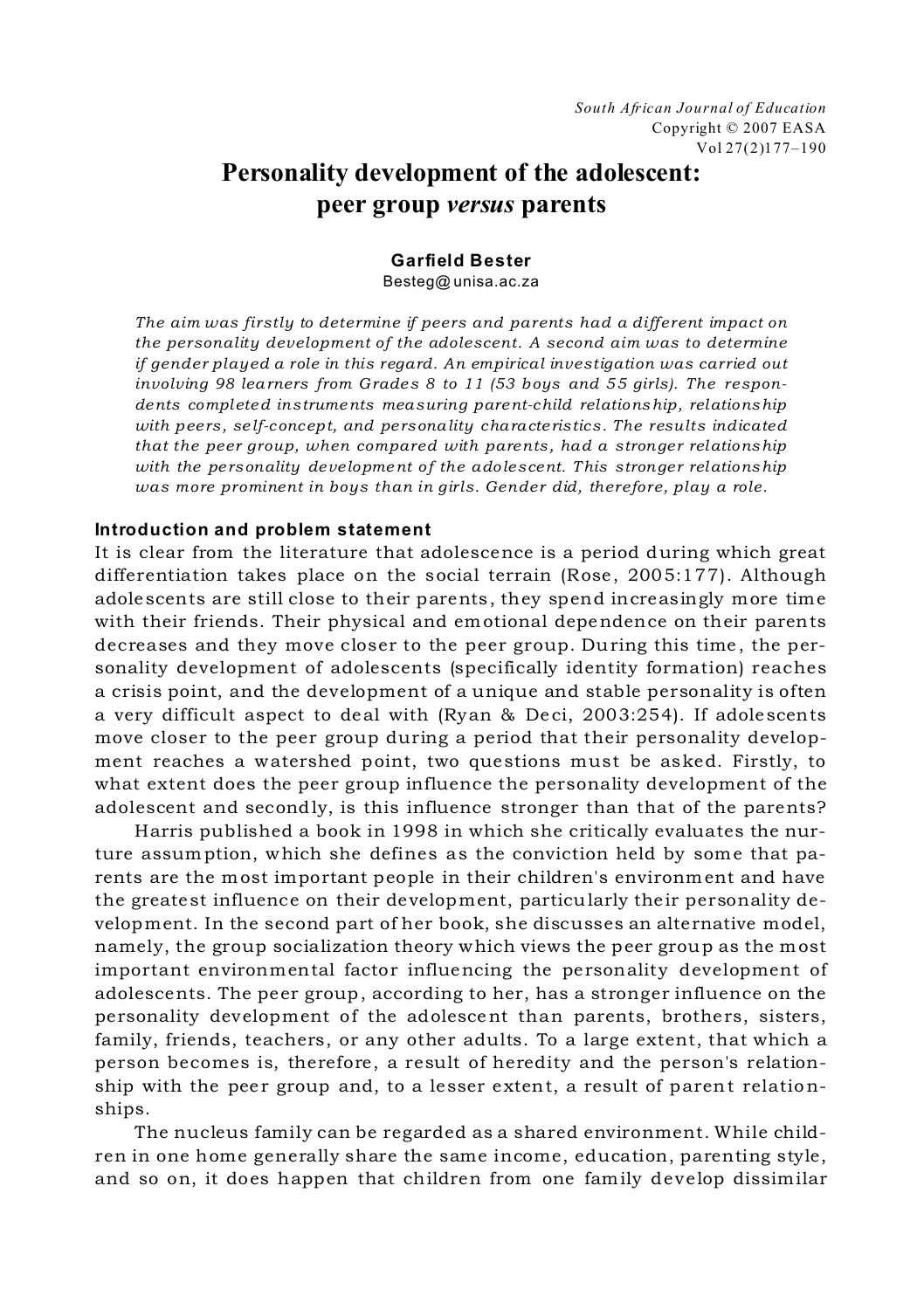personalities. Some researchers, such as Harris, attribute these differences to non-shared environments. A non-shared environment is situated outside the family and not all family mem bers find themselves within that environment (Wilson, 1999:21-29). The peer group is a typical example of such a non-shared environment. Researchers who support Harris' theory argue that two brothers' personalities will differ as a result of their genetic composition and because they have different friends, and not necessarily because their parents raised them differently.

Harris (1995:477-479) argues that children often behave differently outside the home than they do at home. She argues that their personalities are largely influenced by their conduct outside the home, as adolescents consider the feedback from their friends as more important than that of their parents. This argument is in line with Noack's finding (1998:503-513) that parental pressure has a negative effect on the adolescent's acade mic achievement, while pressure to achieve from the peer group has a positive effect on the adolescent's academic achievement. Noack believes that parental pressure undermines the adole scent's autonomy, while positive pressure from the peer group is more subtle and is not, therefore , seen as a threat.

Harris was not the first to highlight the importance of the peer group (Cairns & Cairns, 1994). A number of studies confirm the importance of the peer group with regard to personality development. Budhall (1998:159) identified a strong relationship between social isolation am ong peers and low selfesteem in adolescents, while Bagwell, Newcomb and Bukowski (1998:140- 153) concluded that rejection by the peer group in Grade 5 was still a significant predictor of social adjustment after a period of twelve years. Brendgen, Wanner, Morin & Vitaro (2005:579-594) found that in the case of girls, rejection by same-sex pe ers was related to an increase in depressed mood. Learners with a large social group are more self-assured and are less depressed (Parker & Asher, 1993: 611-621; Newcomb & Bagwell, 1995:306-347; Ladd, Kockenderfer & Coleman, 1997:1181-1197).

The assertion that friends play a more prominent role than parents in the personality development of adolescents doe s not mean that parents do not have any role to play (Beckett, 2002:130). The fact that adolescents gradually detach them selves from their parents does not mean that they do not need their parents' emotional support. Parental support is critically important for adolescents in terms of emotional security and their ability to assert their independence during early adolescence. According to the results of Brendgen, Wanner, Morin & Vitaro (2005:579-594) problematic relationships with parents increase the possibility of a depressed mood during early adolescence. In an investigation conducted by Le Croy (Dacey & Kenny, 1994:245), it was found that those Grade 10 and 12 learners who had loving and healthy relationships with their parents had strong self-images and experienced fewer problems at school. Other researchers have reached similar conclusions in the ir research. Raja, McGee and Stanton (1992:471-485) and Vihjalmsson (1994:437-452) assert that the quality of the parent-child relationship is an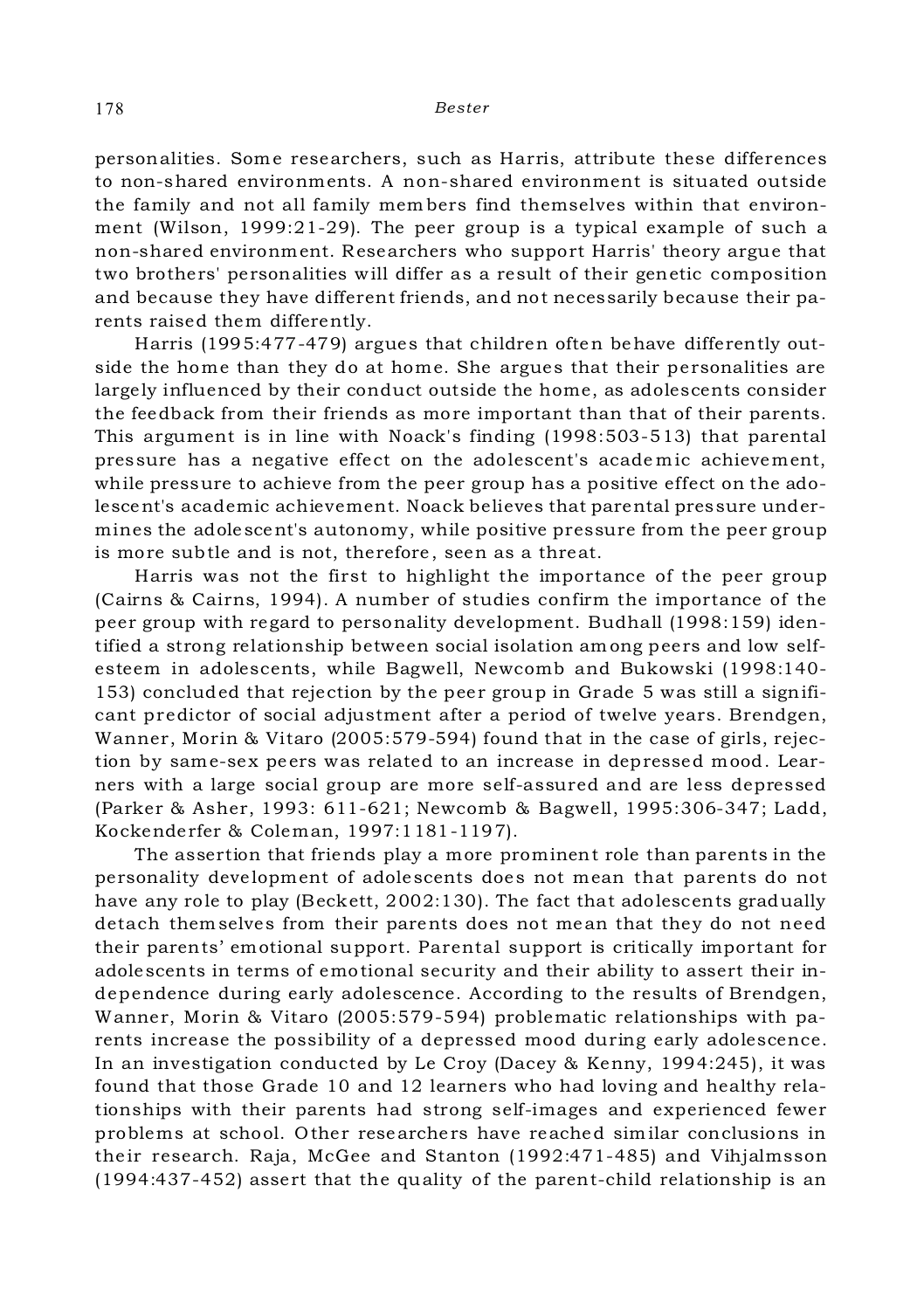important predictor of the adolescent's psychological we ll-being, while Forgatch and DeGarmo (1999:711-724), as well as Crosnoe and Elder (2004:571- 602), found that parents play a role in term s of the child's adjustm ent at school.

It is clear from the above research that parents do influence the personality development and behaviour of their children, but whether their influence plays a greater or lesser role, than that of the peer group, cannot be definitively determ ined. One reason for this is that much of the research conducted did not study the two groups simultaneously, and where this was done, there appeared to be discrepancies in the results. Another reason which makes it difficult to provide clear cut answers is the complex nature of the underlying relationship between parents and peers. Gauze, Bukowski, Aquan-Assee and Sippola (1996:2201-2216) maintain that children from families with high cohesion show a strong self-image, irrespective of friendship stability (acquiring or losing friends). H oweve r, friendship stability influences the self-image of the child in families with weak cohesion. Rodgers and Rose (2002:1024-1037) came to the conclusion from their research results that, in a divorced singleparent family, peer support moderated the effect of low parental support while Laible, Carlo and Raffaelli (2000:45-59) found that adolescents with a secure attachment to peers, but an insecure attachment to their parents, were significantly better adjusted than those with an insecure attachment to peers but a secure attachm ent to parents.

Meeus and Deković (1999:931-944) investigated the hypothesis that both parents and the peer group influence the personality development of the adolescent, but in different ways. The peer group's influence is the strongest during times of relaxation or recreation, while parental influence is the strongest in terms of school and career opportunities. In their research, which involved 2 777 adolescents, Meeus and Deković were unable to find support for the above hypothesis. According to them, the peer group has the strongest influence on the adolescent both generally and in terms of school-related matters. Asendorpf and Aken (2003:629-666) found that extraversion was related to peer relationships but not to fam ily relationships. According to them family relations are a given, whe reas peer relationships have to be constructed and the extrovert person happens to be more succe ssful in such a construction proce ss.

In research conducted by Tatar (1998:691-702), adolescents were asked to indicate which persons had had a m eaningful influence on their lives. Adults were also asked to identify retrospectively which persons had influenced their lives meaningfully during their adolescent years. The sample comprised 360 adolescents and 395 middle-aged adults. The adults, when compared to the adolescents, attributed more negative characteristics to their parents and highlighted teachers as the group which had had the most meaningful influence on them . The adolescents highlighted friends as the most meaningful persons in their lives.

A variable which cannot be ignored is gender. Boys and girls differ with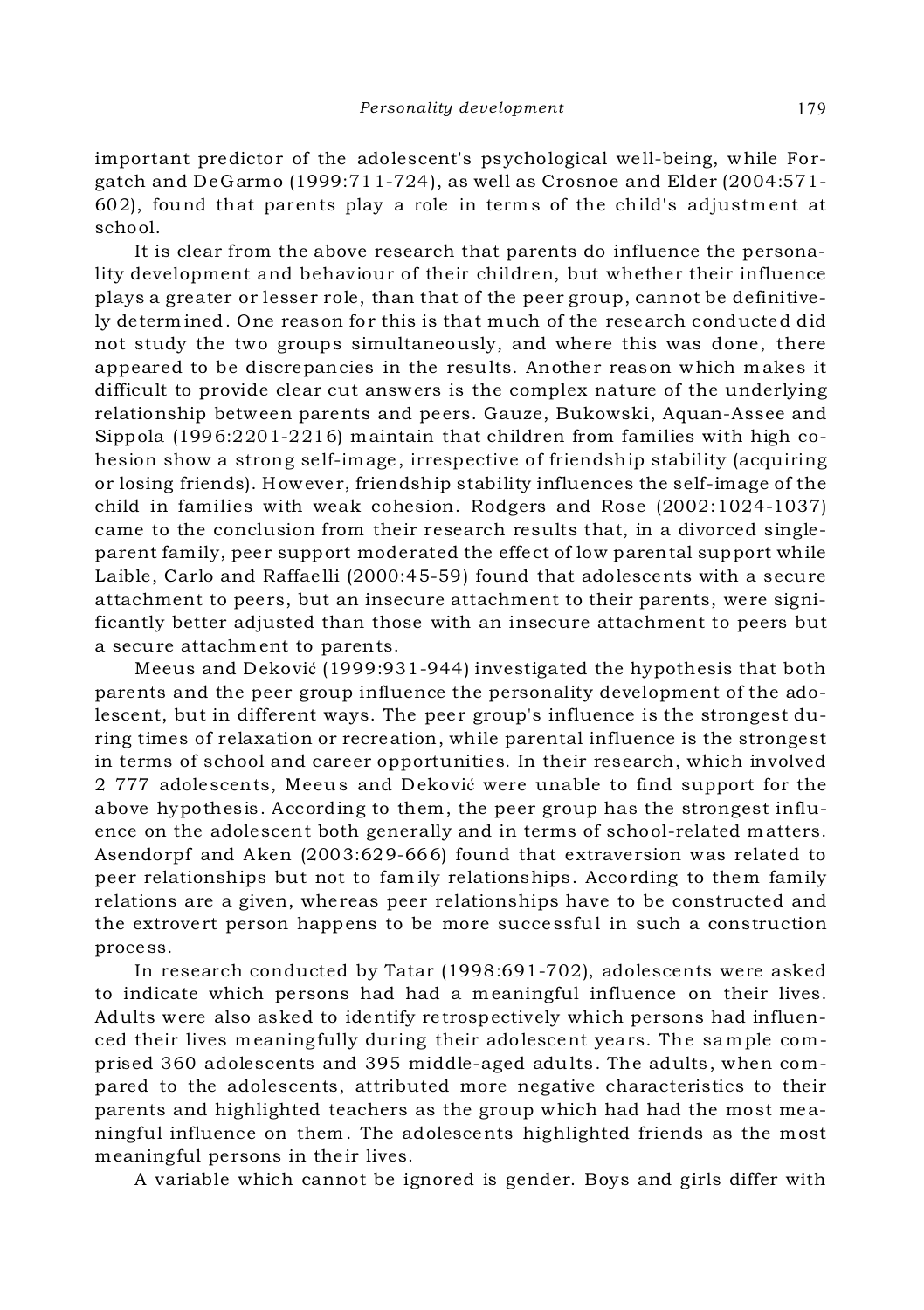regard to friends. Girls, in contrast to boys, have a more positive attitude towards friendships and believe that they get more emotional support from their friends (Patterson, Field & Pryor, 1994:579-600). They experience less group pressure compared to boys (Fourie, 2001:183). With regard to the family members it seems that having a supportive mother protected boys from the effects of low-quality friendships and, in the case of girls, high friendship quality buffered the effects of low maternal support (Rubin, Dwyer, BoothlaForce, Kim, Burgess & Rose-Krasnor, 2004:326-356). Frey and Rothlisberger (1996:17-31) maintain that adolescents generally view the mother as the "emotional core" of the family because of her receptive and supportive role. Fathers, in contrast, are seen as "crisis managers" who offer help in problem situations. Adolescents view mothers as people from whom they can get social feedback, while fathers are seen as more judgemental and less socially accessible.

The following is clear from the above:

- There is relatively little research that looks simultaneously at the influence of parents and the peer group on the personality development of the adolescent. More empirical research is needed be fore definite conclusions can be reached.
- Research focusing on parents and the peer group must take the underlying interaction between peers and adolescents and their parents into consideration. The reason for this is that the adolescents will rely m ore on the peer group for social support if their relationship with their parents is weak. According to Feldman and Wentzel (1990:439-454), the parentchild re lationship is a significant predictor of the social impact which the peer group will have on the child. They assert that the adolescent (particularly boys) will rely extensively on the support of the peer group when there are weak or dysfunctional bonds within the family.
- Gender must be taken into consideration. The role of social relationships in the personality development of boys may differ from that of girls.

An empirical investigation was planned to investigate these omissions. Two questions served as point of departure for the empirical investigation:

- Do peer relationships have a different kind of effect on the personality development of adolescents compared to their relationship with their parents?
- Does gender play a role in this regard?

## **Method of the empirical research**

## Sample

Owing to a num ber of school activities and other practical problems, certain schools were approached but were unable to take part in the research project. A West R and high school in Gauteng was, however, willing to take part in the project. One available school had therefore to suffice. The school represents learners from an average socio-economic background. Grades 8 to 11 learners were included in the sample. These learners were chosen randomly from a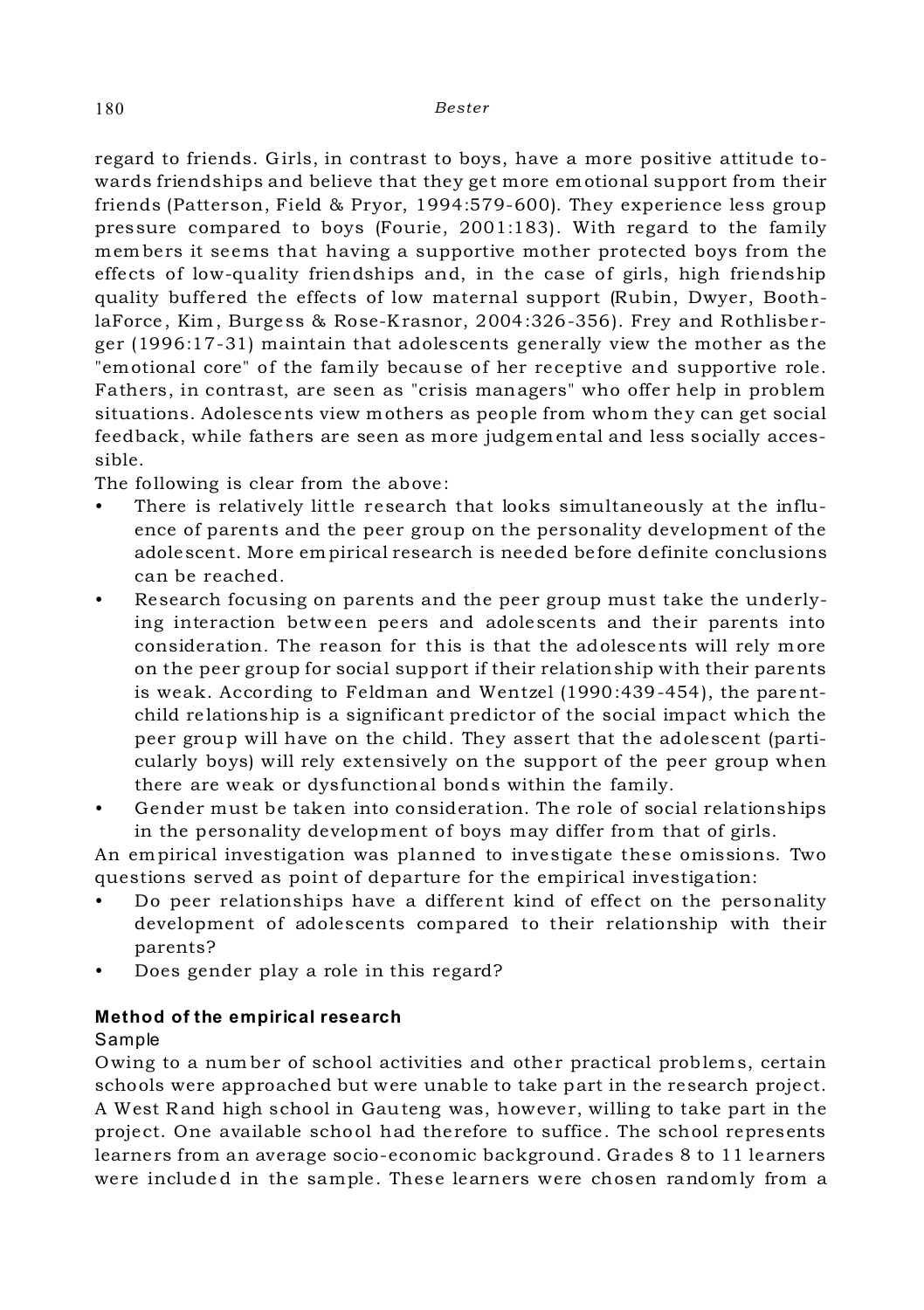|       | $\check{ }$ | . .   |       |
|-------|-------------|-------|-------|
| Grade | <b>Boys</b> | Girls | Total |
| 8     | 23          | 16    | 39    |
| 9     | 9           | 16    | 25    |
| 10    | 9           | 11    | 20    |
| 11    | 12          | 12    | 24    |
|       |             |       |       |
| Total | 53          | 55    | 108   |

**Table 1** Number and gender of the sam ple population

table of random numbers and a total of 108 learners was involved. The number of learners in each grade as well as the gender of each learner is given in Table 1.

# Measuring instruments

*Parent-child relationship, relationship with friends and self-concept* A questionnaire developed by Fourie (2001:171) was used to measure parentchild relationship, relationship with friends, and the self-concept. The questionnaire comprised various se ctions.

# • Parent-child relationship

This section consisted of three categories which measured learners' relationship with their parents in terms of authority, understanding, and trust. Landman, Roos and Liebenberg (1982:104) used the above re lationships (pedagogic relationship structures) as a basis for the development of items for the stated categories.

## Authority

Items relevant to this category attempted to de termine, amongst other things, to what degree the adolescent experienced his parents' authority as unfair and how parents dealt with rules. There was a total of 13 items. Examples of items that measured the relationship between the adolescent and his parents in terms of authority were as follows:

*My parents are often unfair. My parents give reasons for the rules they enforce.*

# Understanding

In this category it was determined to what extent the adolescent's parents were interested in him and whether the adolescent believed that his parents understood him. In total there were 15 items. Examples of items that measured the relationship between the adolescent and his parents in term of understanding were as follows:

*My parents don't really understand me.* 

*My parents like to be informed about what is going on at school.*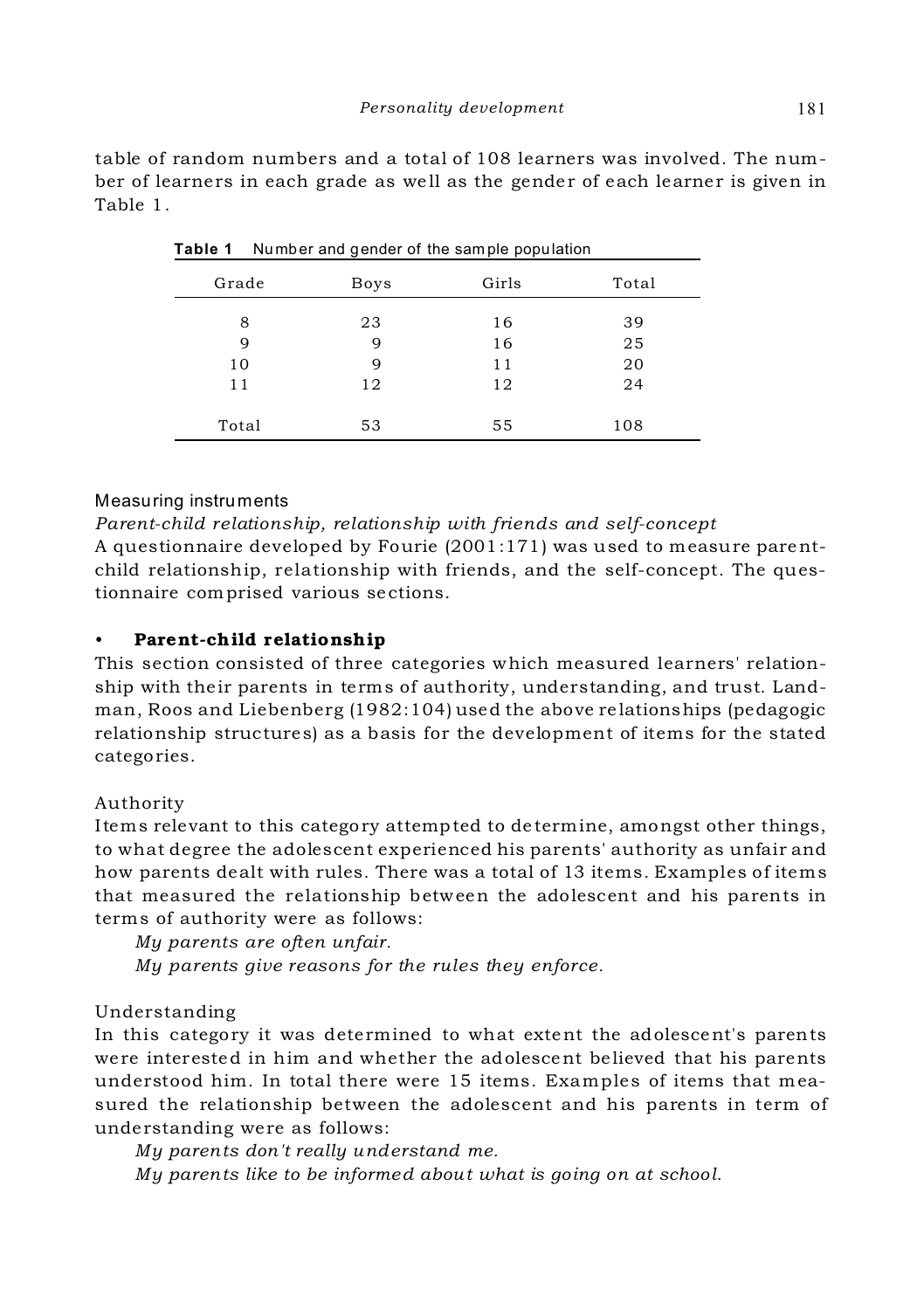Trust

Items developed for this category attempted to determine if there was mutual trust between the adolescent and his parents. There was a total of 15 items. Examples of items were as follows:

*I can speak about confidential things to my parents*

*My parents are suspicious about my comings and goings.*

It was possible to obtain a parent-child relationship total by adding together the items in the different sections. This total was used in the research.

# • Relationship with friends

Items for this section of the questionnaire were com piled to establish to what extent the adolescent was comfortable in his dealings with his friends and how large the adolescent's circle of friends was. There was a total of 19 items. Examples of items were as follows:

*I find it difficult to make friends. I prefer doing things on my own than in a group.* 

## • Self-concept

A specific attempt was made in this section to determine to what extent the adolescent was unsure of himself and whether he was acceptable to himself. There was a total of 20 items. Some typical examples of items included the following:

*I sometimes have doubts about who I am and what I am.* 

*I often feel that I can't do anything properly.* 

In answering the items in each section, the respondents were required to award each item a number between 1 and 6. The scale used was as follows:

*This is exactly how I* 1 2 3 4 5 6 *This is absolutely not experience it how I experience it*

Certain items were stated inversely, but the scoring was corrected during the processing of the data. A high total score represented a good relationship and a low total score a poor relationship.

The number of items and the reliability coefficient  $(\alpha)$  for each section are provided in Table 2 (Fourie 2001:178).

## *Personality*

The High School Personality Questionnaire (HSPQ) was used. This test was developed in the USA by Cattel and Beloff and was adapted for South African use for 12- to 18-year-olds. The HSPQ is a standardised questionnaire which can be adm inistered to a group during a class period. The aim of the test is to obtain a general assessment of the personality. The HSPQ measures 14 separate personality characteristics which together comprise more or less the total personality. This questionnaire was chosen be cause it is the most general personality questionnaire for South African adolescents and because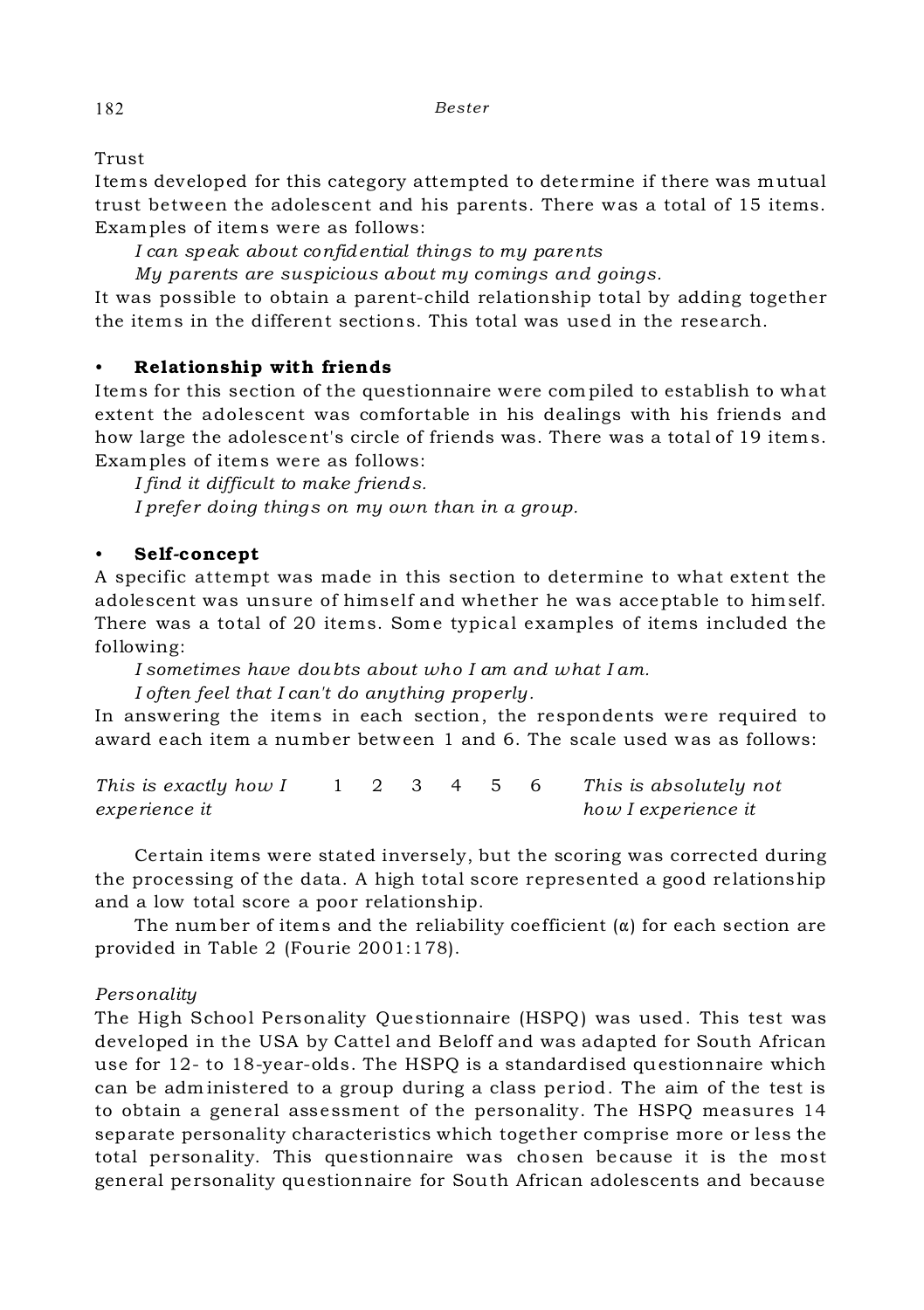| Section                         | Number of items | Reliability<br>coefficient $(\alpha)$ |
|---------------------------------|-----------------|---------------------------------------|
| Authority                       | 13              | 0.75                                  |
| Understanding                   | 15              | 0.88                                  |
| Confidence                      | 15              | 0.91                                  |
| Total parent-child relationship | 43              | 0.95                                  |
| Self-concept                    | 20              | 0.86                                  |
| Relationship with friends       | 19              | 0.78                                  |

| <b>Table 2</b> Number of items and the reliability coefficient $(\alpha)$ for each section of the |  |
|---------------------------------------------------------------------------------------------------|--|
| questionnaire                                                                                     |  |

it is both reliable and valid. The reliability of the different factors varies from 0.69 to 0.78 (Visser, Garbers-Strauss & Prinsloo, 1992:48).

#### Procedure

The questionnaire was completed during school hours by each respondent in the sample. The questionnaire was not completed simultaneously by all the participants. The po ssibility did therefore exist that respondents from one grade, who had already completed the questionnaire, may have discussed the questionnaire with respondents from another grade. But since this questionnaire did not measure achievement, any discussion by the participants was unlikely to have an influence on the re sults.

Instructions were read aloud to the respondents before they completed the questionnaire. The participants were also given the opportunity to ask questions about any areas of confusion both before, and during completion of, the questionnaire. The respondents were asked to mark their answers on the questionnaire. The information collected in this way was then coded for computer analysis.

#### **Results**

Pearson Product-Moment correlations were calculated between the 14 personality factors of the HSPQ and the different relationships in order to determine to what extent the self-concept and personality of adolescents were related to their relationship with their friends and parents. The inform ation is provided in Table 3.

It would appear from the information in Table 3 that there was no significant correlation between adolescents' relationships with their friends and parents and self-control (Q3). Self-control is indicative of strong willpower, discipline and social correctne ss.

The personality factors which correlated significantly with adolescents' relationships can be divided into three categories: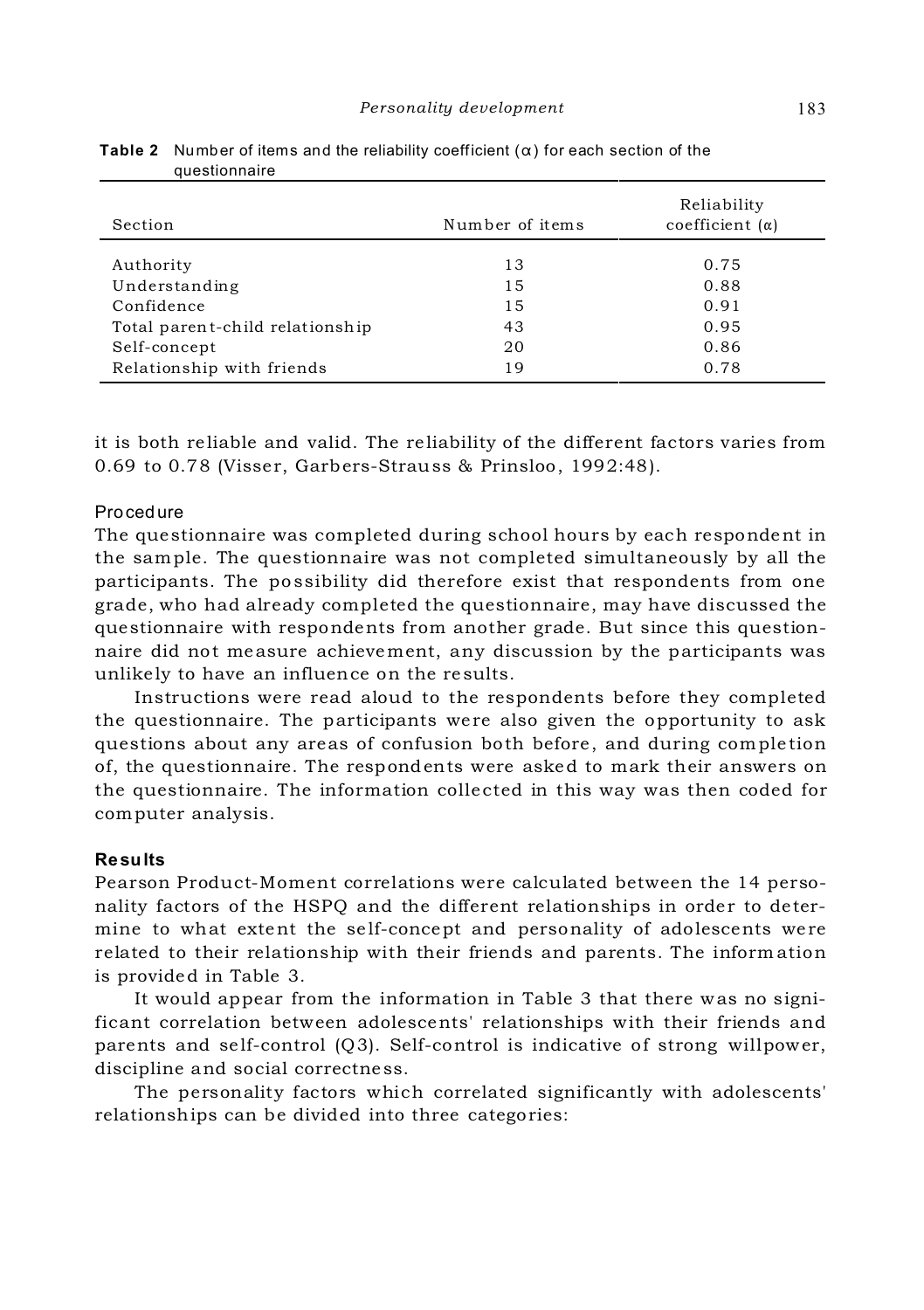|                            | Relationship with<br>friends | Relationship with<br>parents |  |
|----------------------------|------------------------------|------------------------------|--|
| <b>Personality factors</b> |                              |                              |  |
| A. Cordiality              | $0.35**$                     | 0.12                         |  |
| B. Abstract thoughts       | $0.21*$                      | 0.01                         |  |
| C. Emotional stability     | $0.48**$                     | $0.40**$                     |  |
| D. Irritability            | $-0.36**$                    | $-0.17$                      |  |
| E. Dominance               | $0.19*$                      | $-0.01$                      |  |
| F. Carelessness            | $0.27**$                     | 0.05                         |  |
| G. Conscientiousness       | 0.18                         | $0.23**$                     |  |
| H. Social boldness         | $0.49**$                     | $0.31**$                     |  |
| I. Soft-heartedness        | $0.23**$                     | 0.07                         |  |
| J. Individualism           | $-0.25**$                    | $-0.02$                      |  |
| O. Tendency towards guilt  | $-0.39**$                    | $-0.34**$                    |  |
| Q2. Self-sufficiency       | $-0.24**$                    | 0.03                         |  |
| O3. Self-control           | 0.13                         | 0.09                         |  |
| Q4. Tension                | $-0.26**$                    | $-0.27**$                    |  |
| Self-concept               | $0.82**$                     | $0.59**$                     |  |

**Table 3** Correlation coefficients between the personality factors and the adolescents' relationships with their parents and friends  $(N = 108)$ 

 $* p < 0.05$ ;  $* p < 0.01$ 

Category 1: The first category comprised those personality factors which correlated significantly with friends and parents. These personality factors were:

| Emotional stability                                                 | (friends $r = 0.48$ ; parents $r = 0.40$ )   |
|---------------------------------------------------------------------|----------------------------------------------|
| Social boldness                                                     | (friends $r = 0.49$ ; parents $r = 0.31$ )   |
| Tendency towards guilt (friends $r = -0.39$ ; parents $r = -0.34$ ) |                                              |
| Tension                                                             | (friends $r = -0.26$ ; parents $r = -0.27$ ) |

The correlation coefficient for the above personality traits was significant on the 0.01 level. The following could be deduced from the data: a good relationship with parents and friends related positively with emotional stability and social boldness. Emotional stability was indicative of high ego strength. Such people were emotionally mature, realistic, calm and responsible. Social boldness pointed to people who were jovial, friendly, frank and participatory. Although social boldness correlated significantly with friends and parents, the correlation with friends was significantly higher compared to that of parents (0.49 *vs* 0.31).

A good relationship with parents and friends correlated negatively with feelings of guilt and tension. Feelings of guilt pointed to anxiety, self-reproach and a tendency towards depre ssion. Such people were irritable and tended to fret. Tension pointed to people who were irritable and frustrated.

Category 2: The second category comprised those personality factors that correlated significantly with parents but not with friends. The only personality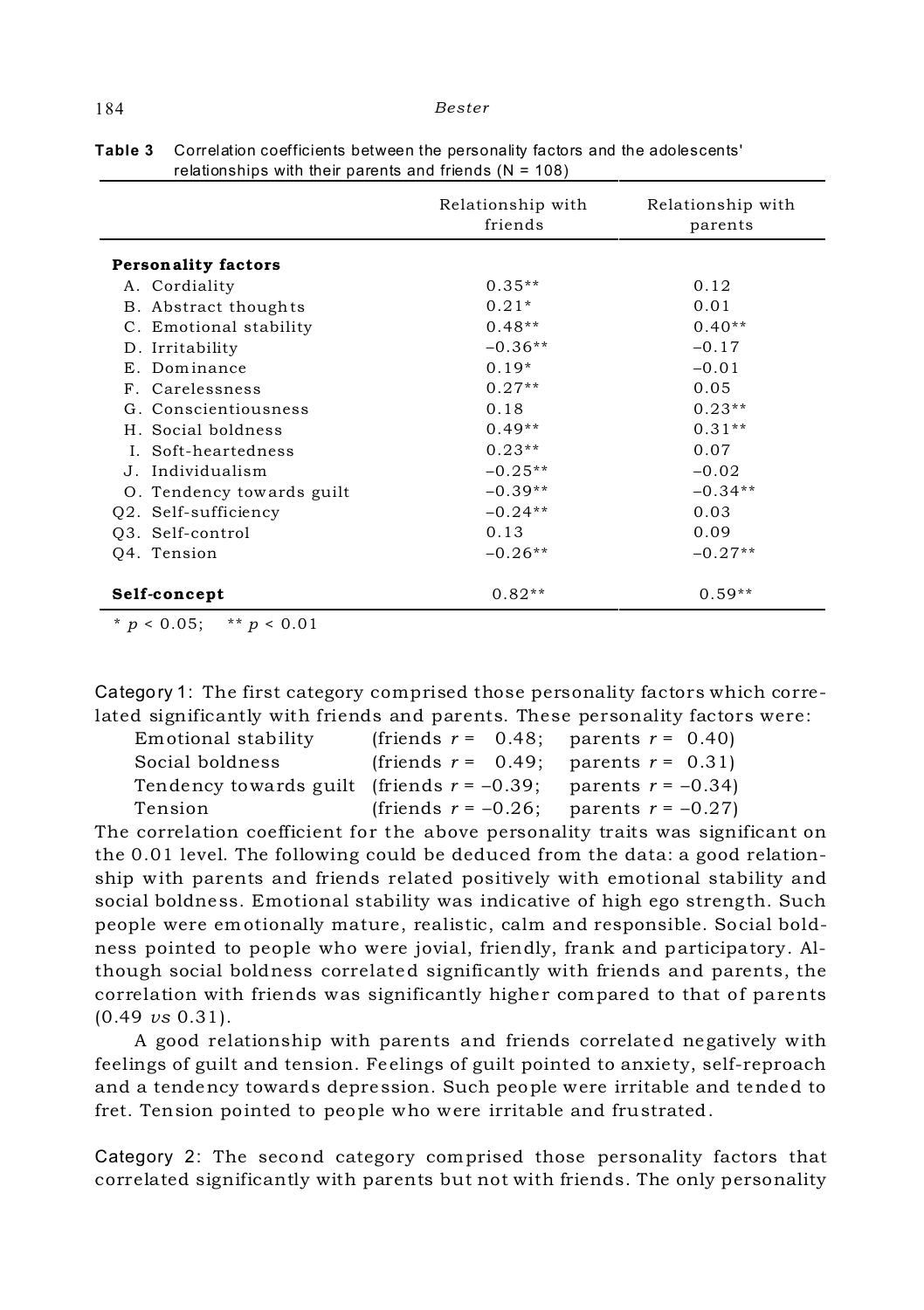factor in this category was conscientiousness ( $r = 0.23$ ;  $p < 0.01$ ). Conscientious people were morally judgemental, rule-bound, and orderly.

Category 3: The third category consisted of those pe rsonality factors that correlated significantly with friends but not with parents. The largest number of personality factors (eight) fell into this category. The following personality factors correlated positively with the relationship with friends: cordiality (*r* = 0.35), carelessness  $(r = 0.27)$ , soft-heartedness  $(r = 0.23)$ , abstract thoughts  $(r = 0.21)$  and dominance  $(r = 0.19)$ . Cordiality pointed to a good-natured and co-ope rative person who willingly paid attention to others. Carelessness was indicative of an open-hearted, spirited, expressive and sometime s impulsive person. Soft-heartedness pointed to a person with a gentle and sensitive nature who was indulgent of others. Abstract thinking pointed to a good intellectual ability and general insight, while dom inance was indicative of a stubborn, rebellious and arrogant attitude.

The personality factors which correlated negatively with the relationship with friends were irritability  $(r = -0.36)$ , individualism  $(r = -0.25)$  and selfsufficiency  $(r = -0.24)$ . An irritable person was impatient, officious and very taken up with himself. The person with a high score in terms of individualism withdrew, was pernickety and sometimes querulous. Self-sufficiency was indicative of autonomy and social independence.

A high positive correlation  $(r = 0.82)$  was obtained between the adolescent's relationship with the peer group and his self-concept. A moderate positive correlation  $(r = 0.59)$  was obtained between the adolescent's relationship with his parents and his self-concept. Where the adolescent's relationship with friends explained approximately 67% of the variation in the selfconcept, his relationship with parents explained significantly less of the variation in the self-concept (34% ).

To dete rmine the possible effect of gender, similar correlations such as those given in Table 3 were calculated for boys and girls in the same sample. The correlations are given in Tables 4 and 5.

#### Boys

When the information was analysed, in the same way as for the joint group, it appeared that six personality factors did not significantly correlate with the adolescent boy's relationship with his parents or friends. These factors were abstract thoughts, dominance, conscientiousness, soft-heartedness, a tendency towards guilt and self-control.

Only two factors fell into Category 1 (the personality factors which correlated significantly with friends and parents). These personality factors were:

Emotional stability (friends  $r = 0.47$ ; parents  $r = 0.38$ ) Tension (friends  $r = 0.27$ ; parents  $r = -0.26$ )

The personality factors which correlated significantly with parents but not with friends fell into Category 2. No such factors were identified.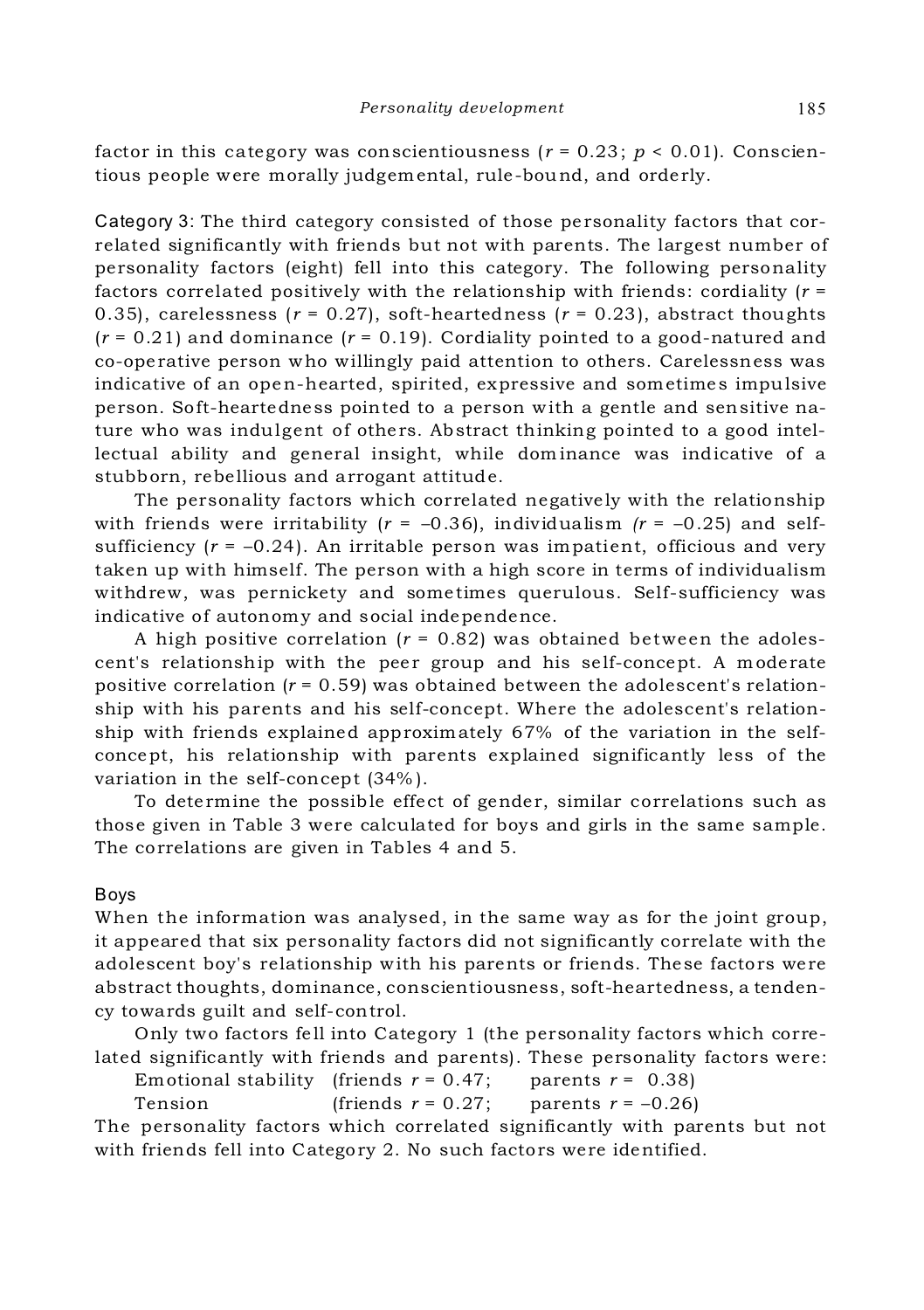|                            | Relationship with<br>friends | Relationship with<br>parents |
|----------------------------|------------------------------|------------------------------|
| <b>Personality factors</b> |                              |                              |
| A. Cordiality              | $0.28*$                      | 0.12                         |
| B. Abstract thoughts       | 0.20                         | $-0.02$                      |
| C. Emotional stability     | $0.47**$                     | $0.38**$                     |
| D. Irritability            | $-0.39**$                    | $-0.07$                      |
| E. Dominance               | 0.24                         | $-0.04$                      |
| F. Carelessness            | $0.41**$                     | 0.13                         |
| G. Conscientiousness       | 0.00                         | 0.01                         |
| H. Social boldness         | $0.36**$                     | 0.16                         |
| L. Soft-heartedness        | 0.08                         | $-0.07$                      |
| J. Individualism           | $-0.37**$                    | $-0.16$                      |
| O. Tendency towards guilt  | $-0.25$                      | $-0.09$                      |
| 02. Self-sufficiency       | $-0.34**$                    | $-0.12$                      |
| O3. Self-control           | $-0.07$                      | $-0.07$                      |
| Q4. Tension                | $-0.27*$                     | $-0.26$                      |
|                            |                              |                              |
| Self-concept               | $0.81**$                     | $0.59**$                     |

**Table 4** Correlation coefficients between the personality fac tors and the adolescent boys' relationships with their parents and friends  $(N = 53)$ 

 $* p < 0.05;$  \*\*  $p < 0.01$ 

| relationships with their parents and friends ( $N = 55$ ) |                              |                              |
|-----------------------------------------------------------|------------------------------|------------------------------|
|                                                           | Relationship with<br>friends | Relationship with<br>parents |
| <b>Personality factors</b>                                |                              |                              |
| A. Cordiality                                             | $0.37**$                     | 0.10                         |
| B. Abstract thoughts                                      | 0.08                         | 0.01                         |
| C. Emotional stability                                    | $0.47**$                     | $0.41**$                     |
| D. Irritability                                           | $-0.32**$                    | $-0.22$                      |
| E. Dominance                                              | 0.19                         | $-0.05$                      |
| F. Carelessness                                           | 0.10                         | $-0.01$                      |
| G. Conscientiousness                                      | $0.30**$                     | $0.40**$                     |
| H. Social boldness                                        | $0.64**$                     | $0.40**$                     |
| I. Soft-heartedness                                       | 0.05                         | 0.12                         |
| J. Individualism                                          | $-0.18$                      | 0.07                         |
| O. Tendency towards guilt                                 | $-0.56**$                    | $-0.54**$                    |
| Q2. Self-sufficiency                                      | $-0.03$                      | 0.18                         |
| Q3. Self-control                                          | $-0.27$                      | 0.20                         |
| Q4. Tension                                               | $-0.29*$                     | $-0.28*$                     |
| Self-concept                                              | $0.85**$                     | $0.59**$                     |

**Table 5** Correlation coefficients between the personality factors and the adolescent girls'

 $* p < 0.05;$  \*\*  $p < 0.01$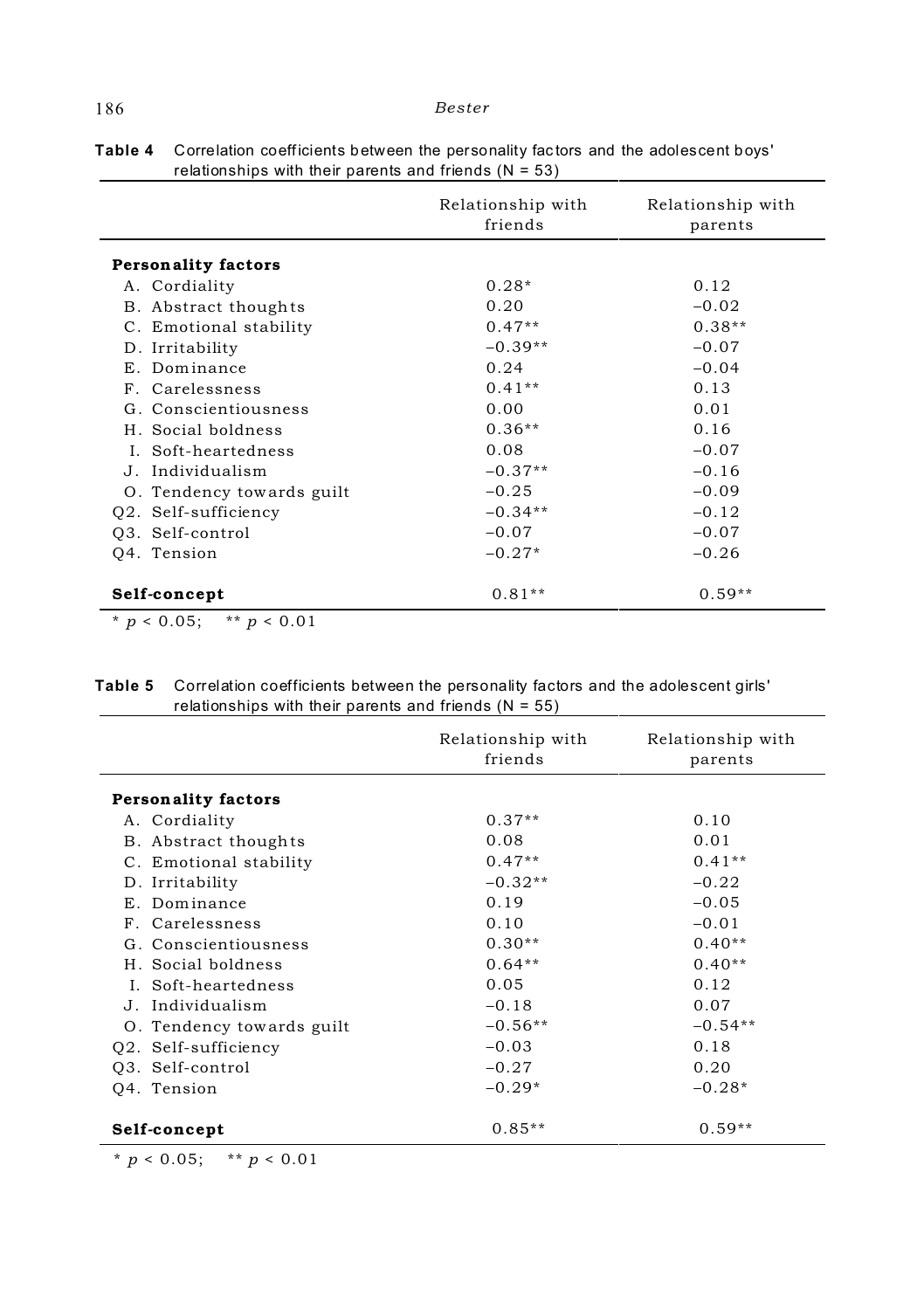The personality factors which correlated significantly with friends but not with parents fell into Category 3. The largest number of personality factors (six) fell into this category. They were carelessness (*r* = 0.41), social boldness  $(r = 0.36)$ , cordiality  $(r = 0.28)$ , irritability  $(r = 0.39)$ , individualism  $(r = -0.37)$ and self-sufficiency  $(r = -0.34)$ .

In the case of boys, there was a very high positive correlation  $(r = 0.81)$  between the relationship with the peer group and the self-concept. A moderate positive correlation  $(r = 0.59)$  was obtained between the relationship with the parents and the self-concept.

#### Girls

In the case of girls, there were seven personality factors which did not show any significant correlation with the relationship with parents or friends. Four of these factors, namely, abstract thoughts, dominance, soft-heartedness, and self-control did not show significant correlations in the case of boys either. The other three factors, namely, carelessness, individualism, and self-sufficiency correlated significantly with friends in the case of boys but not in the case of girls.

Four factors fell into Category 1 (the personality factors which significantly correlated with friends and parents). These personality factors were as follows:

| Emotional stability                          | (friends $r = 0.47$ ; | parents $r = 0.41$ |
|----------------------------------------------|-----------------------|--------------------|
| Conscientiousness                            | (friends $r = 0.30$ ; | parents $r = 0.40$ |
| Social boldness                              | (friends $r = 0.64$ ; | parents $r = 0.40$ |
| Tendency towards guilt (friends $r = 0.56$ ; |                       | parents $r = 0.54$ |

The personality factors which correlated significantly with parents but not with friends fell into Category 2. As was the case with the boys, no personality factors were identified.

The personality factors which correlated significantly with friends but not with parents fell into Category 3. In the case of girls only two personality factors fell in this category, namely, cordiality  $(r = 0.37)$  and irritability  $(r = 1.56)$  $-0.32$ ).

In term s of self-concept, the results of boys and girls were similar. There was a very high positive correlation  $(r = 0.85)$  between the relationship with the peer group and the self-concept. There was a moderate correlation  $(r =$ 0.59) between the relationship with the parents and the self-concept.

## **Discussion of the results and recommendations**

Two questions were initially posed as the point of departure for the empirical study. The questions could be answered as follows. Peer relationships had a different kind of effect on the personality development of adolescents compared to their relationship with their parents. Gender played a role in this regard.

The results showed that the relationship with friends correlated significantly with 12 of the 14 personality factors. The relationship with parents correlated significantly with five factors. The relationship with friends *per se* cor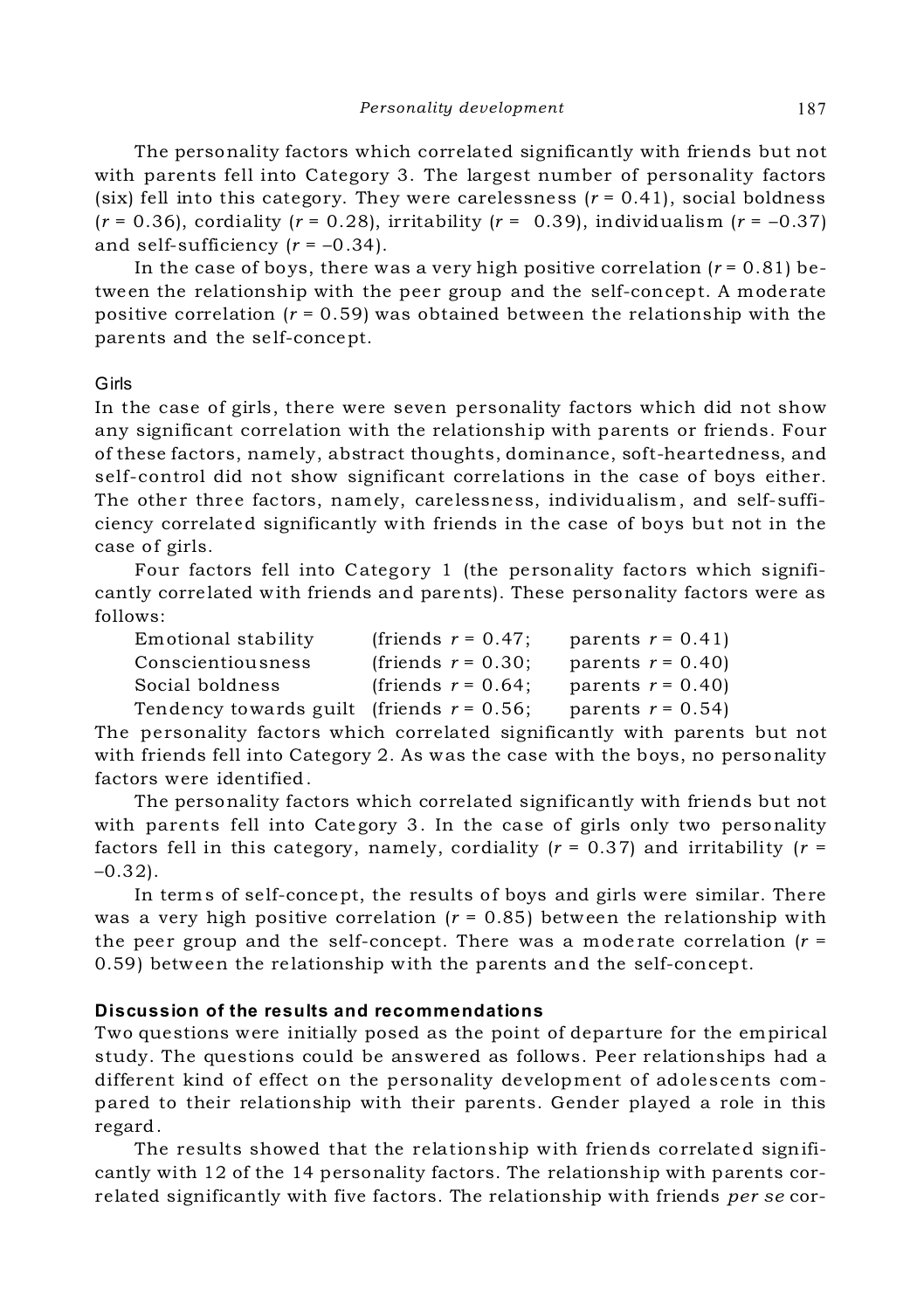related significantly with eight of the personality factors, while the relationship with parents *per se* correlated significantly with only one factor.

The relationship with friends and with parents correlated significantly with self-concept, but the correlation of the former was significantly higher than that of the latter.

These results supported Harris' (1998) assertion that in the personality development of adolescents, peer relations are a more important factor than relationship with parents. The results also concurred with the findings of Tatar (1998:691-702), Meeus and Deković (1999:931-944), and Laible, Carlo and Raffaelli (2000:45-59), referred to earlier.

Gender played a role. It would appear that the relationship with the parents correlated to a lesser degree with boys than with girls. In boys, the relationship with parents correlated significantly with only two personality factors, compared to five factors in girls. In both gender groups, the relationship with the peer group correlated significantly with more personality factors than the relationship with parents. In boys, the relationship with friends and parents correlated the strongest with emotional stability (emotional maturity, realistic, calm and responsible). In girls, it was social boldness (jovial, friendly, jovial and participatory).

In terms of self-concept, it would appear that there were no gender differences. In both cases, the relationship with friends correlated more strongly with the self-concept than with the relationship with parents.

When the deduction was made that the relationship with the peer group com pared to the parent-child relationship correlated m ore strongly with personality development, it did not imply that parents played no role in this regard. Many parents, who fe el that their parental role is disrespected, would view the peer group as a threat and consequently prevent the child from participating in peer group activities. This can have negative consequences for the adolescents' social and personality developm ent, since they m ust learn to make responsible choices and to behave in an acceptable manner. The peer group creates an environment for them to exercise socially responsible behaviour. There are naturally peer groups and associated activities that would be of conce rn to any caring parent, but there are also other groups which can add constructively to the personality development of the child.

The results confirmed that parents were neither the only, nor the most important, role players in an adolescent's life. Instead of parents withdrawing or forcing their influence on the child, contact with other role players such as the peer group should rather be encouraged. Parents should not superficially take note of their child 's friends, but should make an effort to get to know them. If the peer group strongly relates to the personality development of the adolescent, as indicated in this and similar studies, then parents can approach the peer group in certain situations to convince their children to change their behaviour and adopt m ore appropriate behaviour.

One way in which schools can assist parents is by measuring the social profile of children, just as they measure their intelligence or interests. Children's character and behavioural traits are linked to their social actions and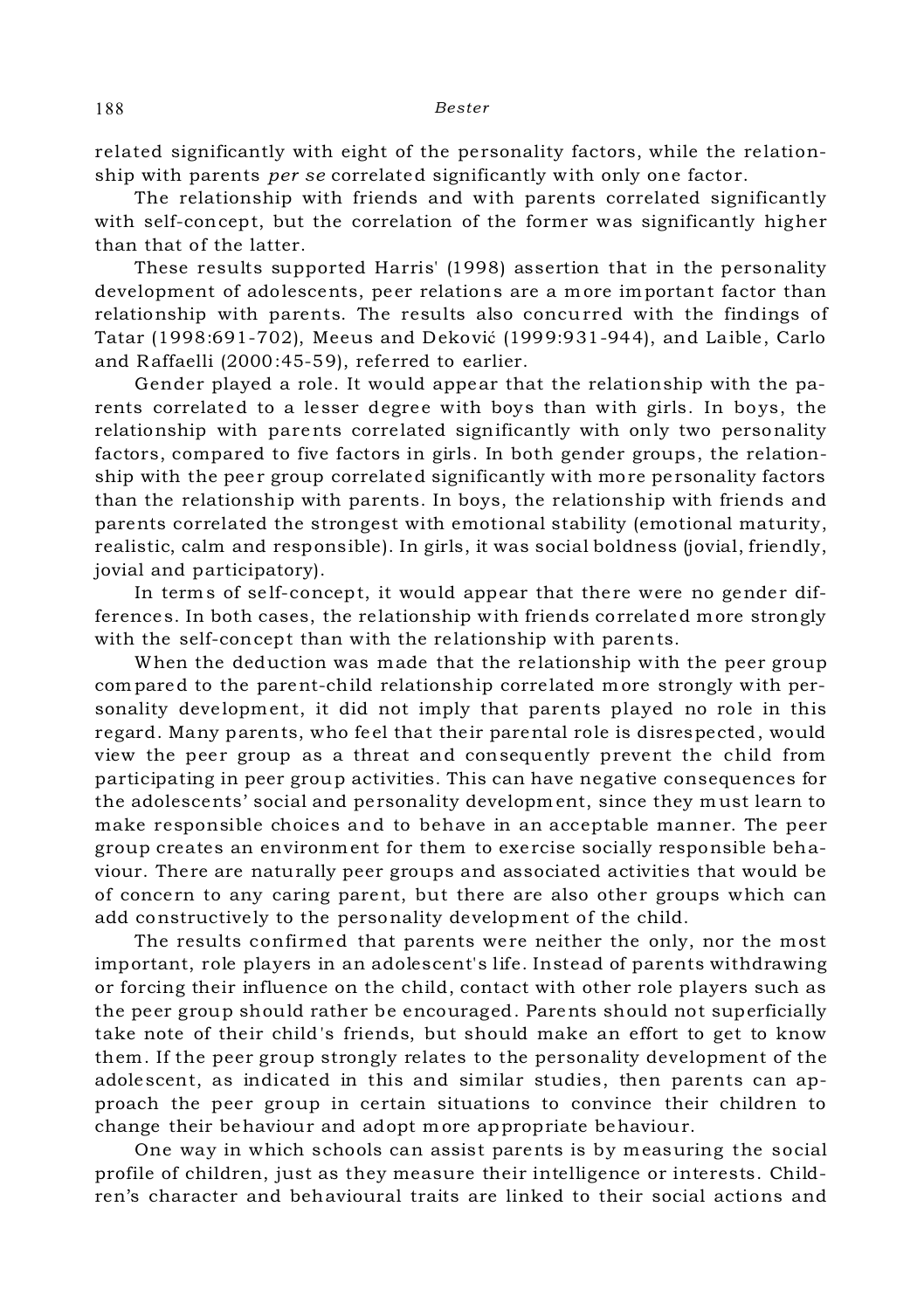they would be better understood in the classroom and at home if this information is available.

Finally, extensive research has already been done on the positive effects of parental involvement (Forgatch & DeG armo, 1999:711-724). In the light of the present findings, it is recommended that more research be done into the positive influences of peer group involvement. The focus in much of the research already conducted has been on the negative influence of the peer group, but the peer group does have a supportive role to play. And until more information is available on the supportive role of the peer group, educators will not be able to use it to their advantage.

#### **References**

Asendorpf JB & Aken M AG 2003. Personality-relationship Transaction in Adolescence: Core v ersus Surface personality characteristics. *Journal of Personality*, 71:629-666.

Bagwell CL, Newcom b AF & Bukowski WM 1998. Preadolescent friendship and peer rejection as predictors of adult adjustm ent. *Child Development*, 69:140-153.

Beckett C 2002. *Human growth and development*. London: Sage.

Brendgen M, Wanner B, Morin AJS & Vitaro F 2005. Relations with parents and peers, tem perament, and trajector ies of depressed mood during early adolescenc e. *Journal of Abnormal Child Psy chology*, 33:579-594.

Budhall RS 1998. The socially isolated child at school. Unpublished DEd thesis. Pretoria: University of South Africa.

Cairns RB & Cairns BD 1994. *Lifeline s and risks : Pathways of youth in our time*. New York: W iley.

Crosnoe R & Elder GH 2004. Family dynamics, Supportive relationships and Educational resilience dur ing Adolesc ence. *Journal of Family Issues* , 25:571-602.

Dacey J & K enny M 1994. *Adolescent Development*. Madison, UK: Braun & Benchm ark.

Feldman J & Wentzel K 1990. Relationship between parenting styles, self-restraint and pe er relations in early adolescence. *Journal of Early Adolescence*, 10:439-454.

Forgatch MS & DeGarmo DS 1999. Parenting through change: an effective prev ention program for single m others . *Journal of Counselling and Clinical Psy chology*, 67:711-724.

Fourie JAC 2001. Die identifisering van adolessente wat groepdruk moeilik hanteer. Ongepubliseerde DEd-proefskrif. Pretoria: Universiteit van Suid-Afrika.

Frey C V & R othlisberger C 1996. Social support in healthy adolescence. *Journal of Youth and Adolescence*, 25:17-31.

Gauze C, Bukowski WM, Aquan -Assee J & Sippola LK 1996. Interactions betw een family environment and friendship and associations with self-perceived well-being during early adolescence. *Child Development*, 67:2201-2216.

Harris JR 1995. Where is the child's environm ent? A group socialization theory of developm ent. *Psychological review*, 102:458-489.

Harr is JR 1998. *The nurture assumption: why children turn out the way they do*. New York: Free Press.

Ladd GW , Kochenderfer BJ & C oleman CC 1997. Classroom peer acceptance, friendship, and victimization: distinct relational systems that contribute uniquely to children's school adjustm ent. *Child Development*, 68:1181-1197.